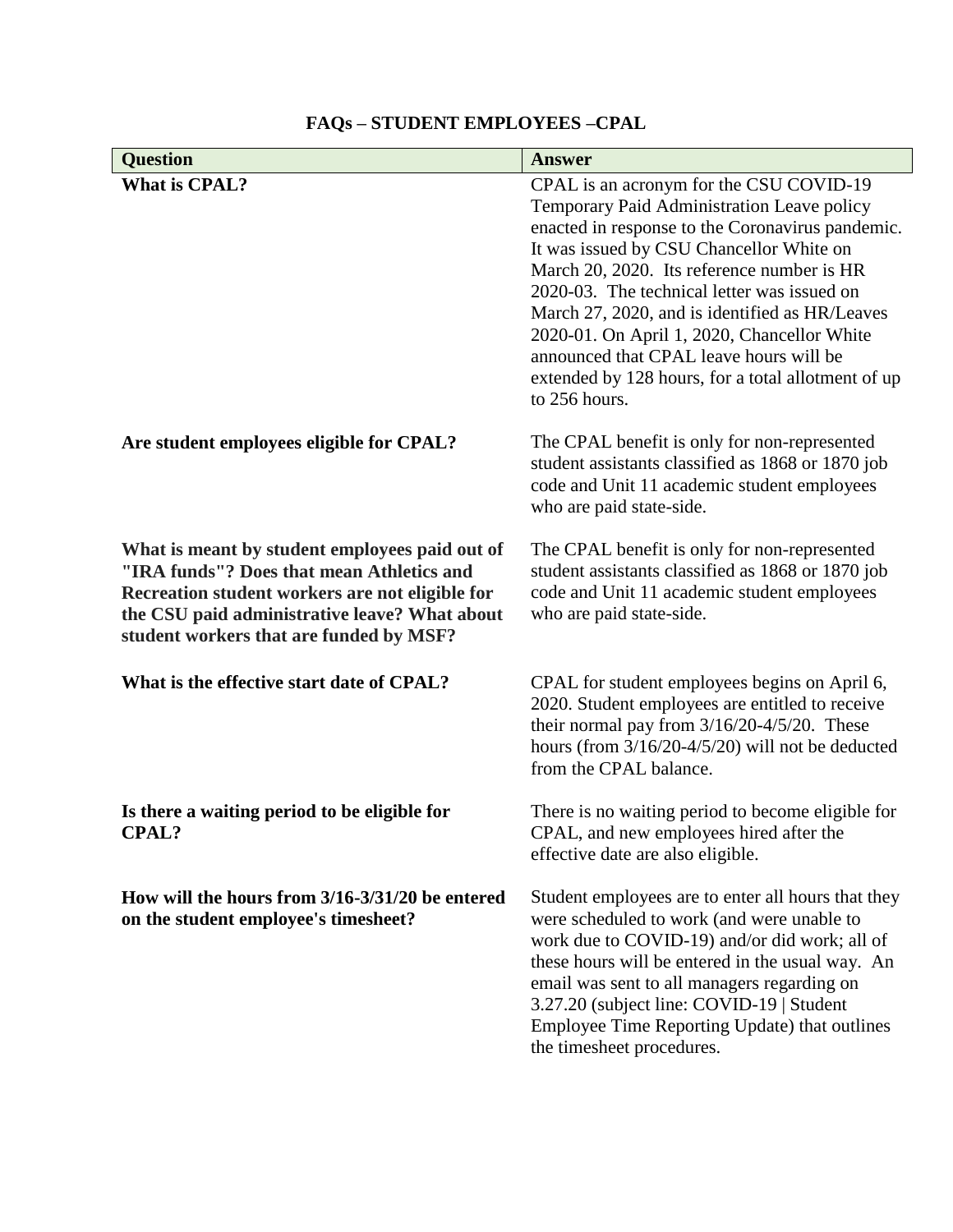| <b>Question</b>                                                                                                                             | <b>Answer</b>                                                                                                                                                                                                                                                                                                                                                                                                                                                                                                                                                                                       |
|---------------------------------------------------------------------------------------------------------------------------------------------|-----------------------------------------------------------------------------------------------------------------------------------------------------------------------------------------------------------------------------------------------------------------------------------------------------------------------------------------------------------------------------------------------------------------------------------------------------------------------------------------------------------------------------------------------------------------------------------------------------|
| If student employees have inconsistent schedules<br>week to week or are scheduled intermittently,<br>how will CPAL be calculated?           | Student employees are eligible for a prorated<br>amount of CPAL (e.g. if the student employee<br>normally works 20 hours per week, the student<br>employee is eligible for 50%, or 128, CPAL). If<br>normal hours scheduled are unknown, or if the<br>student employee's schedule varies, use a 6<br>month average to calculate average daily hours.<br>If this calculation cannot be made because<br>student employee has not been employed for at<br>least 6 months, use the number of hours that the<br>student employee is expected to work. For further<br>assistance, contact Terryn Ashley.  |
| What is the process for getting CPAL?                                                                                                       | Student employees request CPAL by completing<br>a Request for Temporary Paid Administrative<br>Leave (CPAL) and submit the form to their<br>appropriate administrator. The student employee<br>must self-certify on the form that the need for<br>leave is valid. That form is also available on the<br>University Personnel website.                                                                                                                                                                                                                                                               |
| If student employees qualify for CPAL, will they<br>receive the full 256 hours?                                                             | Student employees are eligible for a prorated<br>amount of CPAL (e.g., if the student employee<br>normally works 20 hours per week, the student<br>employee is eligible for 50%, or 128, CPAL). If<br>normal hours scheduled are unknown, or if the<br>student employee's schedule varies, use a 6<br>month average to calculate average daily hours.<br>If this calculation cannot be made because<br>student employee has not been employed for at<br>least 6 months, use the number of hours that the<br>student employee is expected to work. For further<br>assistance, contact Terryn Ashley. |
| What happens if a student employee does not use<br>all of their CPAL hours by December 31, 2020?<br>Can the CPAL be carried over into 2021? | CPAL may be used at any time from March 23,<br>2020, through December 31, 2020. All hours<br>must be used by close of business on December<br>31, 2020, at which time the remaining allotted<br>hours will expire. Since most of the CSUMB<br>campus is closed from December 25-31, 2020,<br>student employees should use their CPAL hours<br>before that time. CPAL must be used in 2020; it<br>cannot be extended to be used in 2021.                                                                                                                                                             |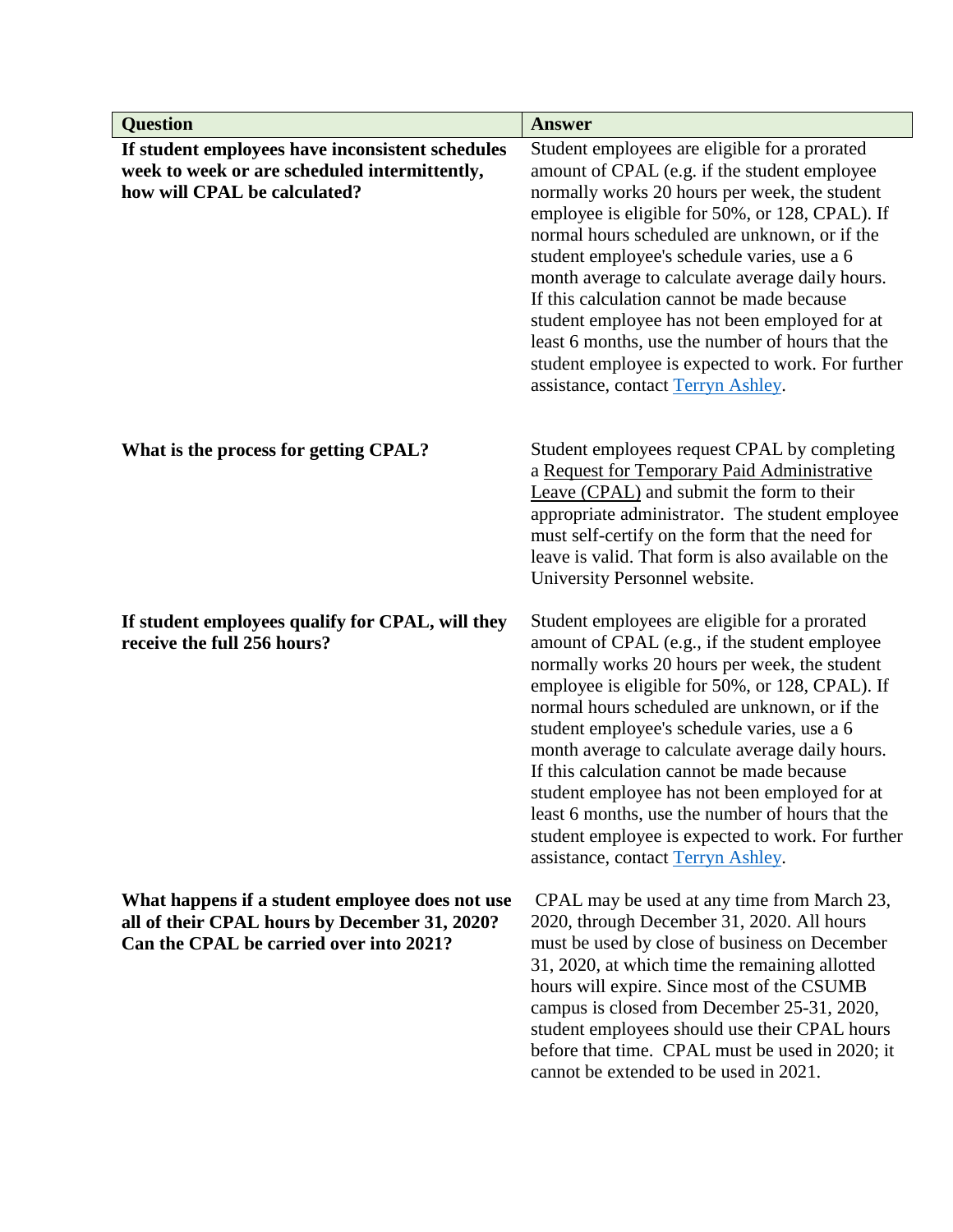| <b>Question</b>                                                                                                                                            | <b>Answer</b>                                                                                                                                                                                                                                                                                                                                                             |
|------------------------------------------------------------------------------------------------------------------------------------------------------------|---------------------------------------------------------------------------------------------------------------------------------------------------------------------------------------------------------------------------------------------------------------------------------------------------------------------------------------------------------------------------|
| Once the student employees exhausts the CPAL,<br>will they only be paid if they are working<br>remotely?                                                   | Once the CPAL is exhausted, students may be<br>eligible for the recently passed federal law,<br>Families First Coronavirus Response Act<br>(FFCRA), effective April 1, 2020. Information<br>regarding the coordination of all paid leave time<br>available under CPAL and the FFCRA will be<br>issued soon.                                                               |
| Can student employees work remotely?                                                                                                                       | Yes, student employees can work remotely if<br>such work is available. Check with your<br>manager. Student employees that are working<br>remotely need to sign a Remote Work Agreement<br>(RWA) and submit it to their appropriate<br>administrator. Completed RWA should be<br>submitted to Lady Hernandez. The Agreement is<br>on the University Personnel website.     |
| Is there an end date for those students that are<br>working remotely?                                                                                      | For the remainder of Spring 2020 semester,<br>student employees can continue to work<br>remotely. Information about working remotely<br>after the Spring 2020 semester concludes will be<br>updated as needed. Hiring managers should<br>ensure the Remote Work Agreement is<br>completed and submitted to Lady Hernandez for<br>every student employee working remotely. |
| Will the maximum hours of 20 hours per week<br>remain in place?                                                                                            | Yes, the 20 hours per week will remain in effect<br>through the remainder of Spring 2020 semester.                                                                                                                                                                                                                                                                        |
| Is the student employee pay going to end, or will<br>it continue as normal even though they are<br>unable to physically come to work, and for how<br>long? | Student employees will get paid through 4/5/20<br>for regular hours; prorated CPAL begins on<br>4/6/20 and all CPAL hours must be used by the<br>last day that CSUMB is open in 2020, but not<br>later than 12/31/20.                                                                                                                                                     |
| If student employees have already submitted<br>hours and realize after the deadline they could<br>claim for that missed week, can they still<br>submit?    | Yes, any hours that are entered/approved after the<br>deadline, will be paid as soon as reasonably<br>possible. Payroll will be issuing payments on at<br>least a weekly basis so that student employees<br>will not have to wait until the following month.                                                                                                              |
| What if student employees are not enrolled in<br>direct deposit?                                                                                           | Payroll will notify the student employee and<br>work with them to get their check. See also the<br>email Payroll sent on 3/26/20 with subject line:<br>COVID-19 Payday Check Pick Up Procedures.                                                                                                                                                                          |